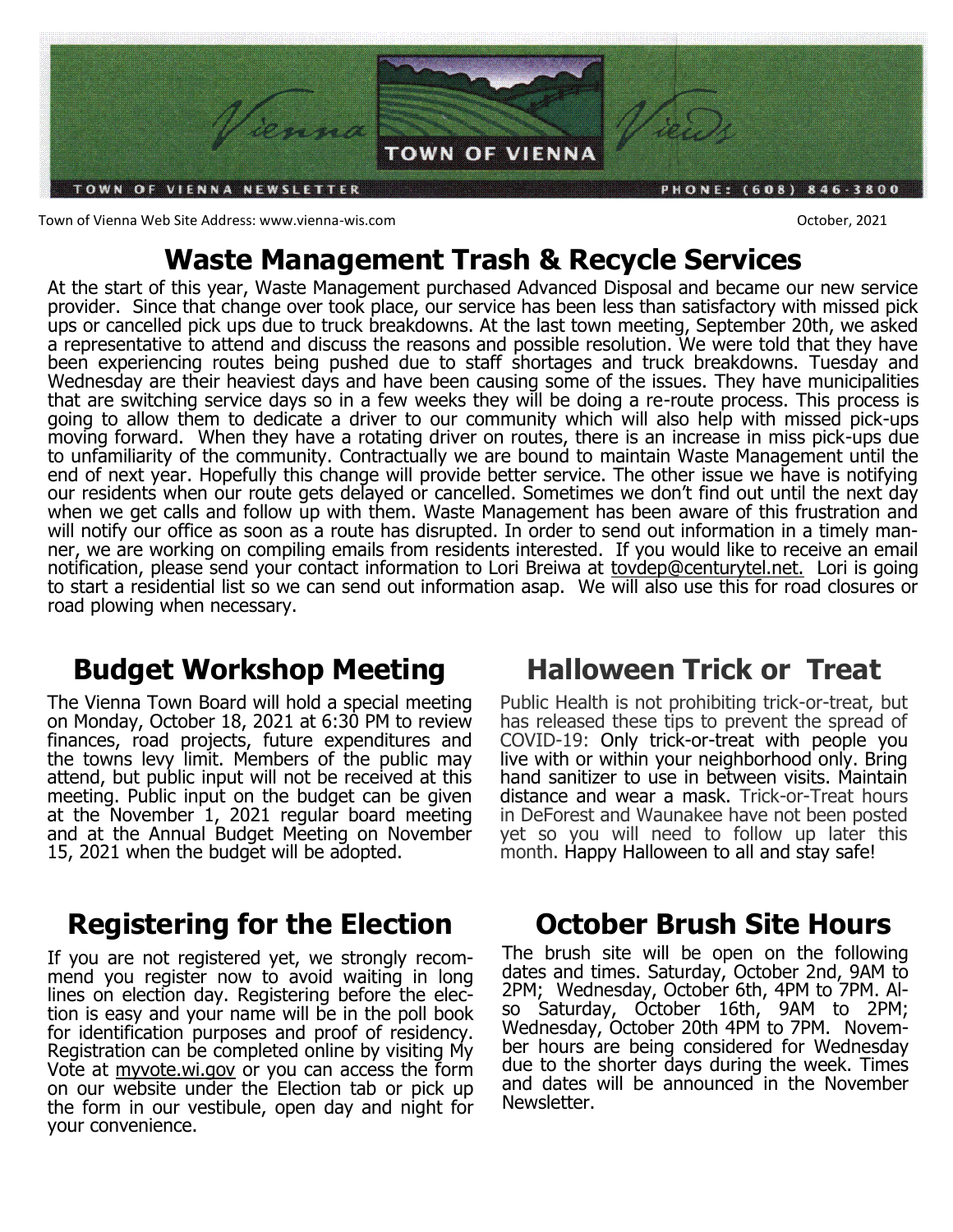### **Town of Vienna Board Minutes September 7, 2021**

The regular meeting was called to order on Tuesday, September 7, 2021 at 7:00 PM by Chair Jerry Marx. Supervisors, Ron Rupp, Gary Endres, Sherri Meinholz, Steve Ruegsegger and Clerk Kathy Clark were present. Residents Kristi & Craig Ziegler were also present.

#### **Pledge of Allegiance was recited**

#### **Public Comment:** None

**Approval of Minutes:** Motion by Rupp, second by Ruegsegger to approve the minutes for the August 16, 2021 town board meeting. Motion carried (5-0).

**Discussion and possible action on Ziegler Deed Restriction removal application:** This application was presented at the Plan Commission on August 23, 2021 and after review and discussion and the Plan Commission recommended approval with some conditions. The board reviewed the notes from the Plan Commission meeting and discussed if the conditions noted in the recommendation should be included in the approval process being the conditions did not comply with the Land Division Ordinance or the Town's Comprehensive plan. The last split on this farm took place in year 2000 at which time the remainder of the farm was deed restricted. However, the last split should have only restricted the 75 acres since another split was still available. Clark followed up with Dane County Zoning regarding this application but has not received a response back yet. Discussion followed. Motion by Endres, second by Meinholz to approve the 1 split per 75 acres as stated in the Town's Land Division Ordinance. Motion carried (5-0)

**Discussion and possible action on Cemetery Mapping by Capital Area Regional Planning:** Clark explained that Union Cemetery has been difficult to show interested parties where sites are available when going through the maps. Briewa contacted the Capital Area Regional Planning Commission to discuss online development of mapping. Clark pulled up the Village of Linden, WI website to show what the system would look like. Clark asked is this could be a budget item for next year to develop this for the town. Endres asked if there was any way to accomplish the same resource using GPS. Clark was unsure and would look into other options for comparison. Once more information is compiled, Clark will bring it back to the board. No action was taken.

**Operator's License:** One Operators license application was submitted by Brian Long at BP Travel Mart for review. Motion by Ruegsegger, second by Meinholz to approve Operator's License for Brian Long. Motion carried (5-0)

**Town Supervisor Reports:** Supervisor Ruegsegger meeting with the DeForest Area Senior Center is scheduled for Tuesday, September  $14<sup>th</sup>$ . Supervisor Rupp meeting with the Dane-Vienna Fire Department was held Monday, August 30th. The fire board is discussing the changes made to the contract agreement with Town of Vienna. Supervisor Meinholz was unable to attend the last Waunakee EMS meeting. The next meeting is scheduled for Thursday, September 9<sup>th</sup>. Supervisor Endres meeting with Waunakee Fire Department was held on Monday, August  $30<sup>th</sup>$ . The board is starting to review the budget for next year.

**Town Clerk's Report:** Clark informed the board that there has been an issue with residential trash and recycle pick up since Waste Management acquired the contract from Advanced Disposal in January of this year. This is a weekly occurrence and residents are getting frustrated. A sales representative is willing to attend the next board meeting to address these issues. The board agreed to have the representative attend. Clark stated that the TRID grant for reimbursement has been filed with all supporting documents. The amount anticipated to be refunded is \$260,448.68. Hopefully this will be completed in this year but there is no due date.

**Review and authorize payments of current town and utility bills, wages and expenses**: Motion by Ruegsegger, second by Rupp to approve the September 7, 2021 town bills as stated in the amount of \$80,401.82; Payroll \$19,822.30; Town Bills \$60,171.18; Utility 1 \$357.37 and Utility 2 \$50.97. Motion carried (5-0)

**Adjourn:** Motion by Ruegsegger, second by Rupp to adjourn. Motion carried (5-0). Meeting adjourned at 7:47 PM.

**Prepared by:** Kathleen Clark, Clerk

**Note:** These draft minutes are subject to approval at the September 20, 2021 Town Board Meeting

### **Town of Vienna Board Minutes September 20, 2021**

The regular meeting was called to order on Monday, September 20, 2021 at 7:00 PM by Chair Jerry Marx. Supervisors, Ron Rupp, Gary Endres, Sherri Meinholz, Steve Ruegsegger and Clerk Kathy Clark were present.

### **Pledge of Allegiance was recited**

#### **Public Comment:** None

**Approval of Minutes:** Motion by Rupp, second by Ruegsegger to approve the minutes for the September 7, 2021 town board meeting. Motion carried (5- 0).

**Waste Management Sales Rep Michael Schoenleber-Discussion and possible action on Service:** Clark informed the board that there has been an issue with residential trash and recycle pick up since Waste Management acquired the contract from Advanced Disposal in January of this year. That is the reason Sales Rep Schoenleber was invited to attend this meeting. Schoenleber explained that the main reason is lack of drivers. They are working on scheduling changes too with other municipalities that have agreed to change their service days. This will allow Waste Management to dedicate a driver to Vienna which should help with missed pick-ups moving forward. When they have to rotate drivers on routes, there is an increase in miss pickups due to unfamiliarity with boundaries and roads. Clark asked about the contract which terminates in December, 2022. Based on the language, the Town has no recourse but to keep services with Waste Management until next year.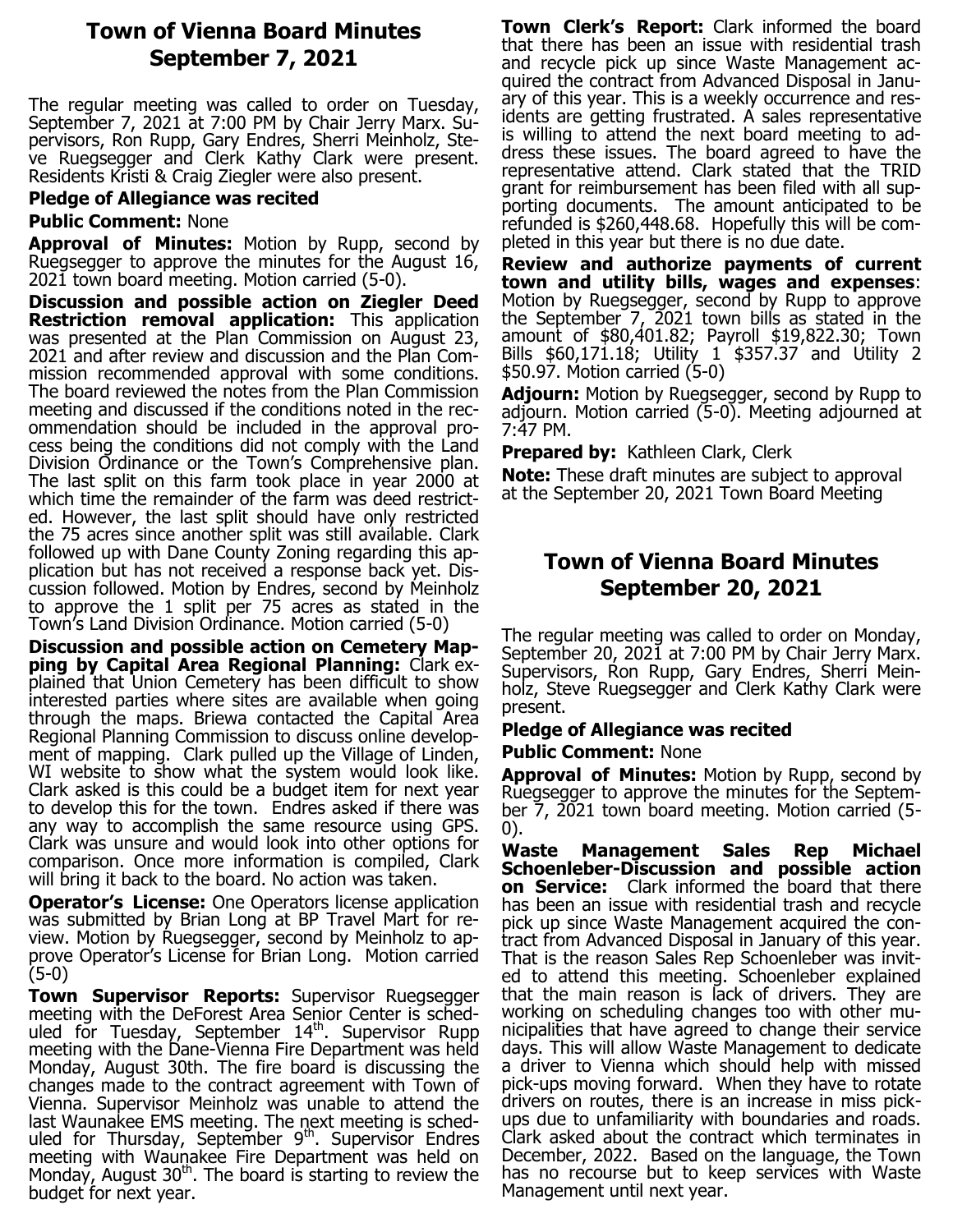**Operator's License:** One Operators license application was submitted by Mya Rehdantz at BP Travel Mart for review. Motion by Ruegsegger, second by Meinholz to approve Operator's License for Mya Rehdantz. Motion carried (5-0)

**Town Supervisor Reports:** Supervisor Ruegsegger meeting with the DeForest Area Senior Center was held Tuesday, September 14<sup>th</sup>. The job for Senior Center Executive Director has been officially posted as the current Director is retiring. Supervisor Rupp meeting with the Dane-Vienna Fire Department is scheduled for Monday, September 27<sup>th</sup>. Supervisor Meinholz was unable to attend the Waunakee EMS meeting held Thursday, September 9<sup>th</sup>. Supervisor Endres meeting with Waunakee Fire Department is scheduled for Monday, September 27th .

**Town Clerk's Report:** Clark informed the board that Payne & Dolan have an audit commencing on October 6, 2021. They have reached out to request board members come to the Vienna site and be a part of the audit. More information will be available as the date gets closer. Also, Treasurer training on Dane County Tax process will be held October 5<sup>th</sup> and 6<sup>th</sup> from 9am to noon. The office will only be closed on Wednesday, October  $6<sup>th</sup>$  during these hours. Clark reported that the 2022 budget preparation has started and the first meeting to review will be held October  $18<sup>th</sup>$  at 6:30PM prior to the regular board meeting.

**Review and authorize payments of current town and utility bills, wages and expenses**: Motion by Ruegsegger, second by Meinholz to approve the September 20, 2021 town bills as stated in the amount of \$464,582.27; Payroll \$5,254.62; Town Bills \$459,000.60; Utility 1 \$243.03 and Utility 2 \$84.02. Motion carried (5- 0)

**Adjourn:** Motion by Ruegsegger, second by Rupp to adjourn. Motion carried (5-0). Meeting adjourned at 7:31 PM.

### **Prepared by: Kathleen Clark, Clerk**

**Note:** These draft minutes are subject to approval at the October 4, 2021 Town Board Meeting

# **2021 Property Tax Bills**

At this time of year we start getting questions about property tax bills and when they will be sent out. This year the deadline for mailing out property tax bills is Monday, December 20th. We must wait until our budget is approved at the Annual Budget Public Hearing on November 15th along with the final information from Dane County and all four school districts. When all this information is reviewed and approved, it is sent to Dane County and the tax bills are printed. Information about in person tax collections will be included in the December newsletter and enclosed with your tax bill.

# This column intentionally left blank